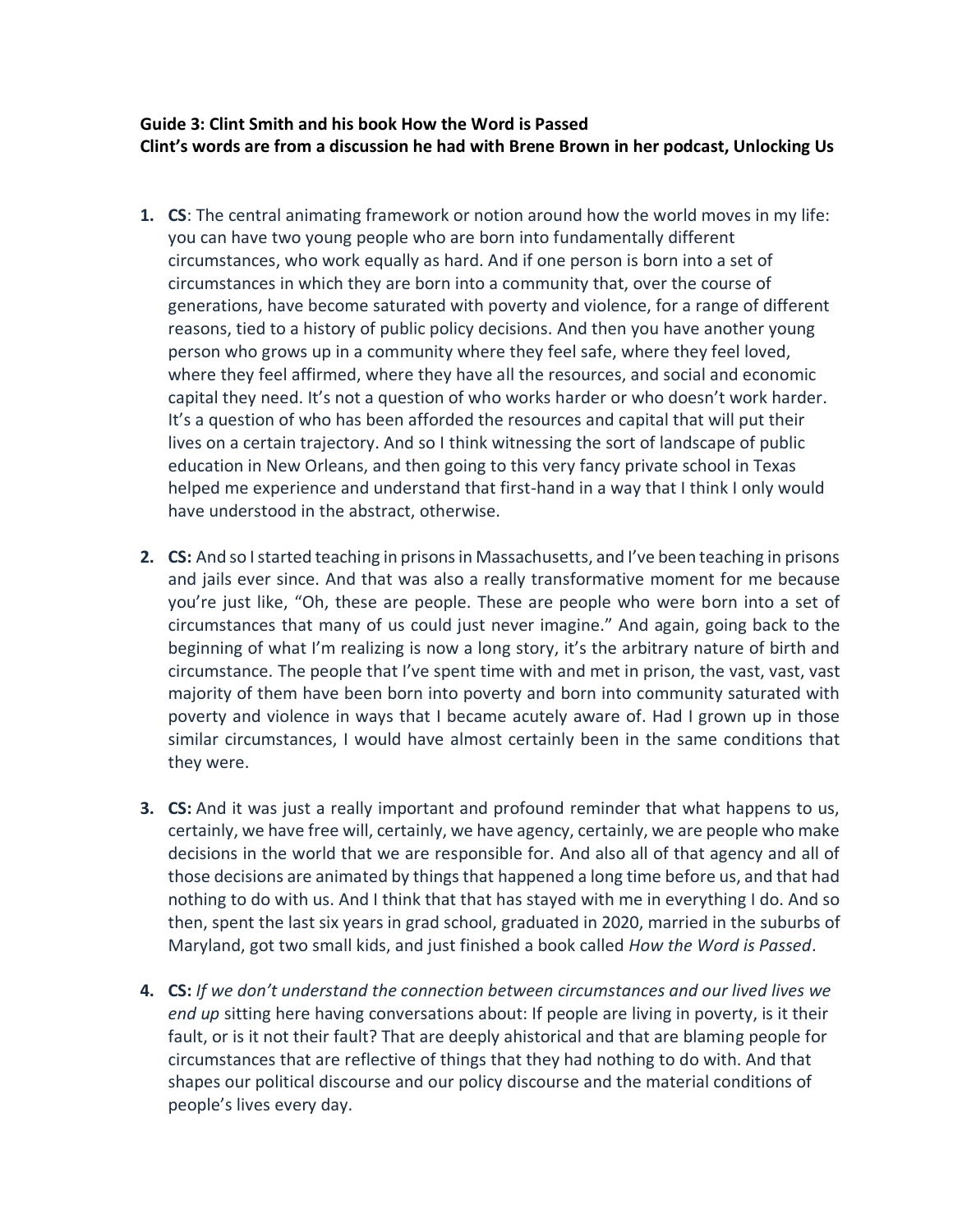- **5. CS:** And I was watching these statues come down in my home town, and I started thinking about what it meant that I grew up in this majority Black city in which there were more homages and more iconography dedicated to enslavers, rather than enslaved people. What did it mean that on the way to school, I had to go down Robert E. Lee Boulevard? What did it mean that to get to the grocery store, I had to go down Jefferson Davis Highway? What did it mean that my middle school was named after a Confederate leader? What does it mean that my parents live on a street today named after somebody who owned 150 enslaved people? What does it mean that tens of thousands of Black children, hundreds of thousands of Black children over the years went to a school named after somebody who was a supporter of the Confederacy and a staunch segregationist? What does it mean that one of the plantations I went to on school field trips didn't say anything about… Didn't say the word "slavery."
- **6. CS:** And so I started really reflecting back on my own childhood and how I was surrounded by this Confederate iconography and symbols and memorials and iconography dedicated to people who enslaved human beings, and thinking about what the implications of that were. Because we know that symbols and names and monuments and memorials, they're not just symbols.
- **7.** There's a Southern Poverty Law Center study from, I think 2018, that showed that only 8% of US high school seniors at the time were able to identify slavery as the central cause of the Civil War, 8%. The other 92% thought it was a whole range of things, but only 8% were able to identify slavery as the central cause of the Civil War. And I remember reading this survey and seeing myself in it, because I grew up in Louisiana surrounded by Confederate iconography everywhere I looked. In my Louisiana history class, in my American History class, never having been taught, what should be one of the first things said when teaching about American history in this country is that, for example, the Confederacy was a treasonous army that fought a war predicated on maintaining and expanding the institution of slavery. And the insidiousness of white supremacy and systemic racism and the Lost Cause is that it turns that statement, it transforms it from an empirical one to an ideological one.
- **8. CS:** So part of the project of the Daughters of the Confederacy following the Civil War, of the Lost Cause that would go on to misrepresent what the war was fought over, and the sort of larger history of white supremacy in this country is that it attempts to turn empirical statements into ideological ones and political ones. So a statement like, "The Confederacy was a treasonous army predicated on maintaining and expanding the institution of slavery." Suddenly, that becomes a statement that is reflective of an ideological disposition, rather than one that is actually grounded in empirical evidence and supported by primary source documents. Because we don't have to look very hard to understand why the Confederacy seceded from the Union because they said it for themselves. In 1861, they all had these declarations of secession at these secession conventions where a state like Mississippi in 1861 says that, "Our interests are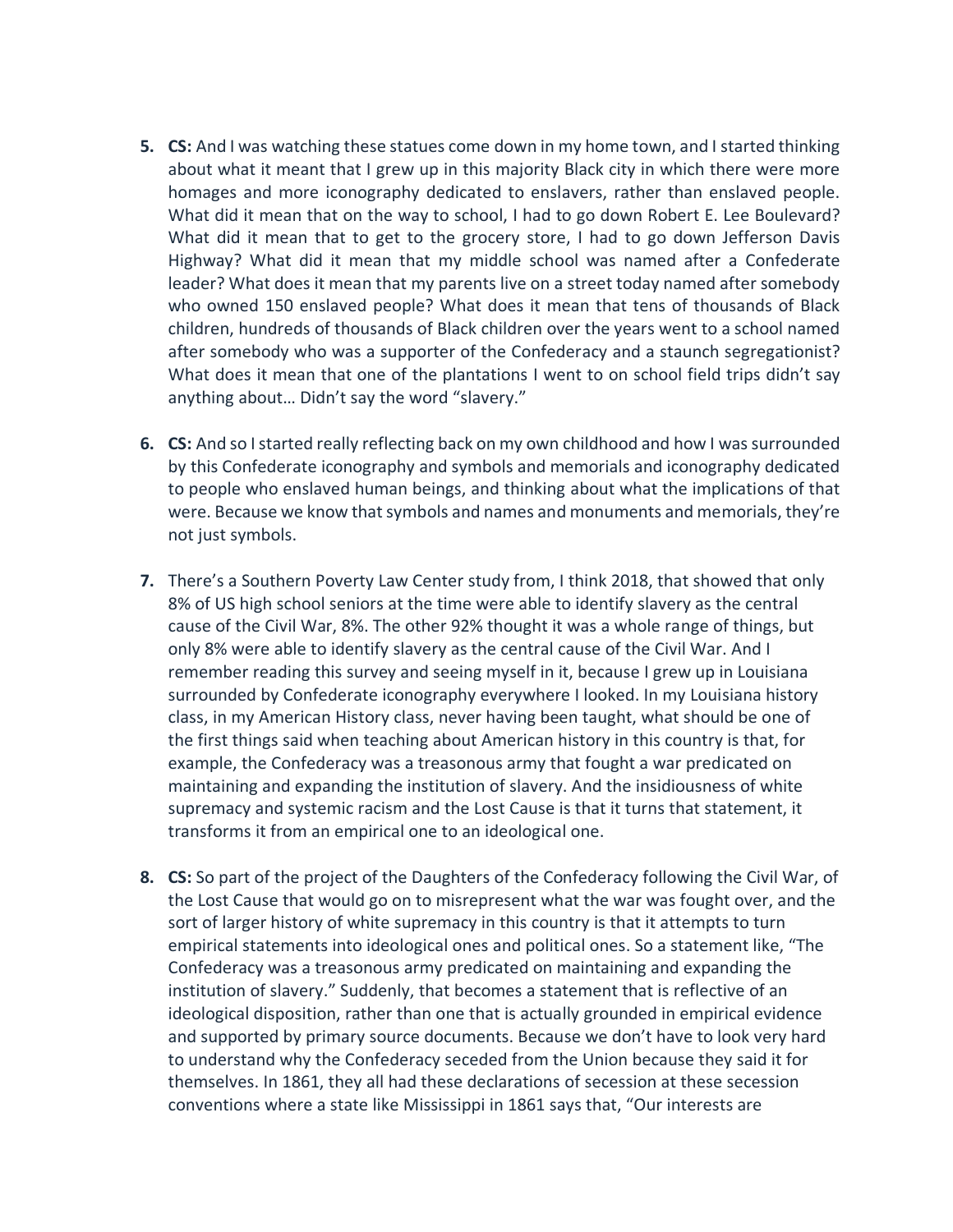thoroughly aligned with the institution of slavery, the greatest material good in the world." So they were not at all vague about why they were leaving the Union.

- **9. CS:** So one of the places that I go, and I write about it in the book, is Blandford Cemetery, which is one of the largest Confederate cemeteries in the country. And I go there and spend the day with the sons of Confederate veterans, so these sort of Neo-Confederates and Confederate Reenactors. And what became clear to me in my conversations with these people is that for them, history is not a matter of fact. It is not a matter of what can be proved empirically. It is not a matter of primary source evidence. It's a story. It's a story that they have been told. It is a story that they tell. It is an heirloom. It is a eulogy. It is something that allows them to situate themselves and their family and their family's history in a way that gives them a sense of value, purpose, and understanding of who they are and who they want to be.
- **10. CS:** And for many of these folks, no amount of evidence that you present to them is going to change their mind because the way that they move through the world, it's not based on evidence. It's based on something that's much more deeply emotionally embedded into how they understand themselves as part of this larger and longer lineage. And that was really clarifying for me, and it helped me understand that for some people… I think there are many people in this country who just don't know, there's a lot of information, and I include myself in that for such a long time. There's so much about the history of this country that we're just never made aware of in school. And I believe that when folks are presented with that information, it has the potential to have a transformative impact on how they understand the world and hopefully, move through the world. And there are other groups of people who are operating in epistemologically different universe in which the notions of truth and fact just don't… There's no Venn Diagram.

## **Discussion Questions**

(1-3) Smith says: "It is a question of who has been afforded the resources and capital that will put their lives on a certain trajectory." What are the circumstances of your life? How did your upbringing shape you? Do you have friends with whom the resources and capital were different?

Smith has an "aha" moment teaching in prison. Kendi talks about having racist ideas when he started writing Stamped. How are these moments similar and have you experienced them yourself?

In paragraph 4, Clint Smith sums up what he is getting at in the first 3 paragraphs. How does this play out in your life? Are you able to have conversations with people furthering anti-racist ideas from this conclusion?

What do you think are the roles that symbols play in racism, gender discrimination and other ways that we keep groups of people silent, apart or dis-empowered? What symbols do you see